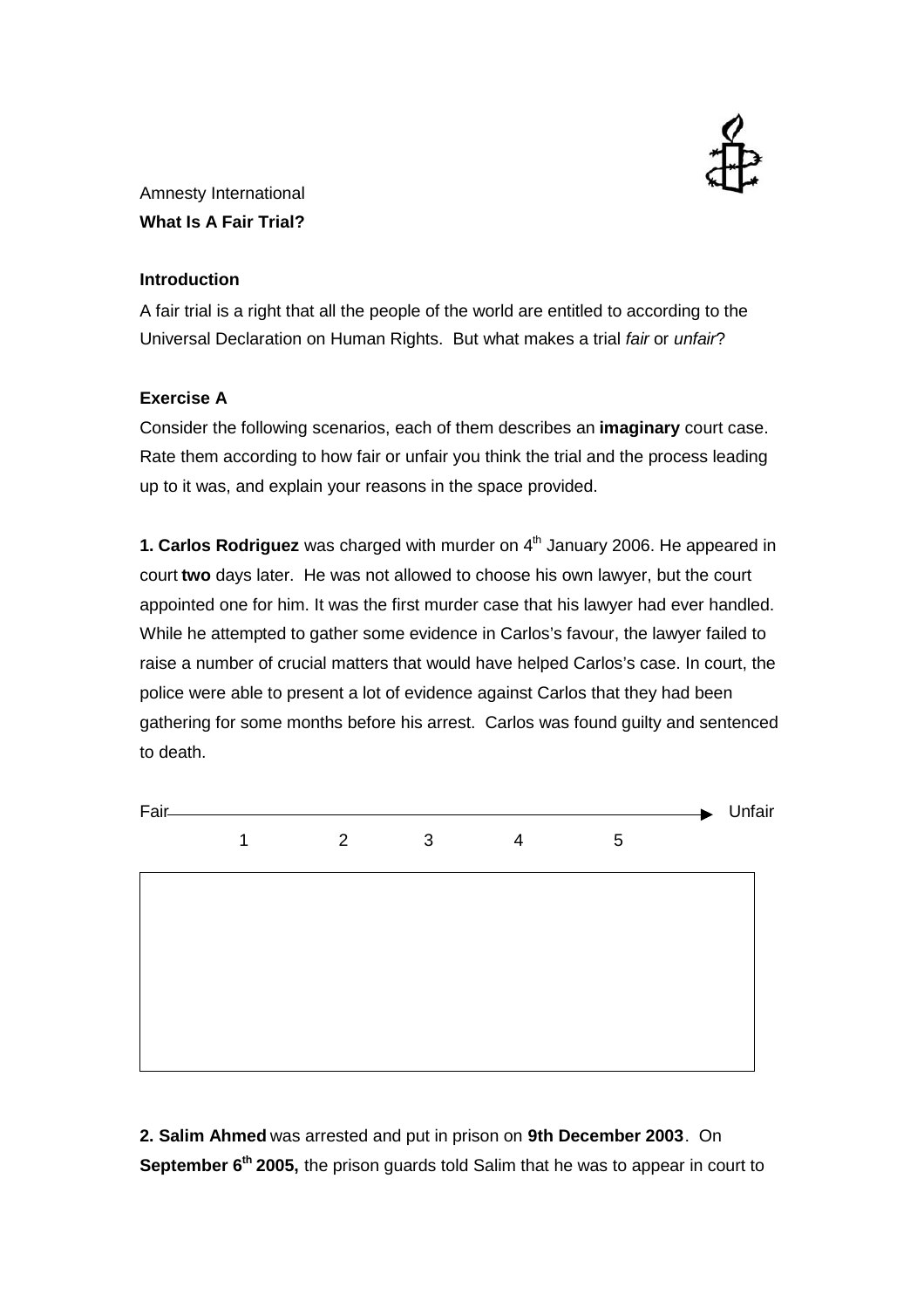face a charge of stealing from his employer on  $3<sup>rd</sup>$  December 2003. He was given access to a telephone and was able to contact his wife and to hire a lawyer. In court the jury heard evidence from both sides. Salim had managed to hire a lawyer, who produced a wedding certificate, receipts of air tickets and Salim's passport to support his client's claim that on December  $3<sup>rd</sup>$ , 2003 he had in fact been on his honeymoon in another country. The court found Salim "not guilty."



3**. The poet Adnam Ardalan and 5 other Kurdish people** were arrested by Revolutionary Guards in January 2007 on the charge of *Moharab,* a vaguely worded offence meaning *"being at war with God*. Adnam appeared on national television, walking with a limp and looking very ill. He confessed to belonging to a banned Kurdish organisation and to drinking alcohol. The six men were denied access to a lawyer or any legal representation. Because the suspects were Kurdish, they did not have a proper criminal trial, instead their trial was a military tribunal that was held in secret in the Army Barracks on September 17 2007 before a military judge. It lasted 23 minutes. All six were sentenced to execution. They were hanged the following day.

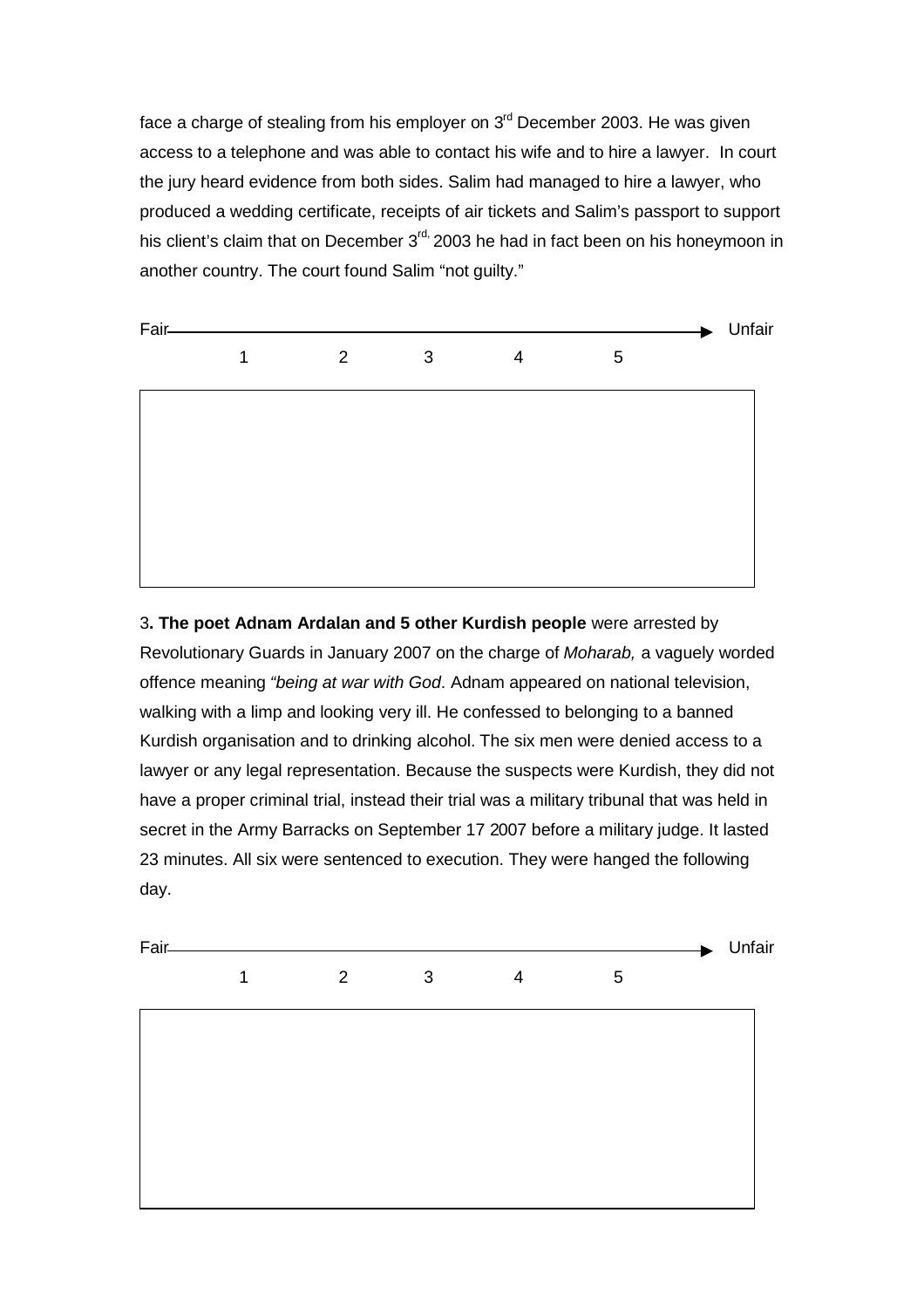4. **Philip Entise** comes from a small Catalan town in the north of Spain. On March 14<sup>th</sup> 2003 he was accused of murdering an 8-year-old girl in a town in the South of Spain. His case came to court in the Southern town in May. As Philip arrived at the court, a crowd of more than 100 people shouted "Murderer! Send him down!" The trial judge was a local man and the jury was entirely made up of people from the town where the girl grew up. They found Philip guilty and he was sent to prison for life.



**5. Michael Roberts** grew up in Ireland. In December 2001 he went to work on a construction site in Russia and started Russian lessons. On March 5<sup>th</sup> 2002 he was arrested and accused of drink driving. When he asked for a lawyer, the city of Murmansk Police assigned him the lawyer who was always called in to work with cases involving foreigners. When Michael questioned this, he was told that the right to choose his own lawyer only applied to Russians. The judge found Michael guilty, his licence was removed and he was given a hefty fine. The court case was conducted entirely in Russian without any translation.

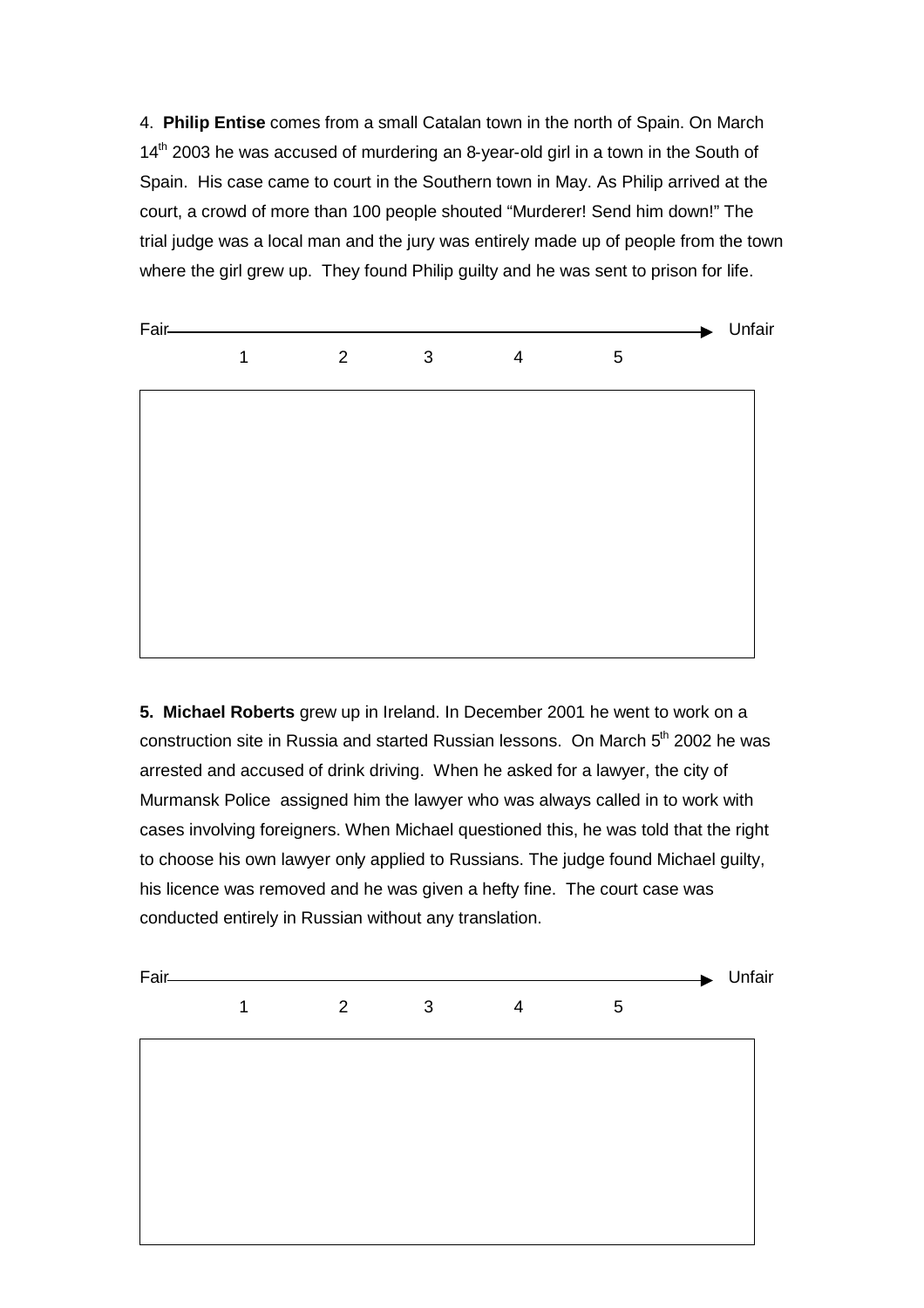**6. Margaret Williams** was accused of plotting to blow up a major train station in Glasgow on April 4th 2006. Her case came to court on November  $25<sup>th</sup>$  2006. During the trial, the Prosecution read out a confession by the convicted terrorist Peter Drew In it he claimed that Margaret had definitely been involved in the plot. The Defence claimed that Peter Drew's statement had been made in a prison in Afghanistan where police had been torturing him. Margaret was found guilty, mainly on the basis of Peter's Drew's statement and sentenced to life imprisonment.



## **Exercise B**

Study the list of international standards for a fair trial. These are the standards (rules) that almost all the countries of the world have agreed to follow. They are based on the rights contained in the Universal Declaration of Human Rights, and are known in legal language as "articles."

Consider the scenarios above again and identify which articles are not being followed in each case. Write the relevant article number(s) next to each case on the worksheets (there may be more than one relevant article in each case).